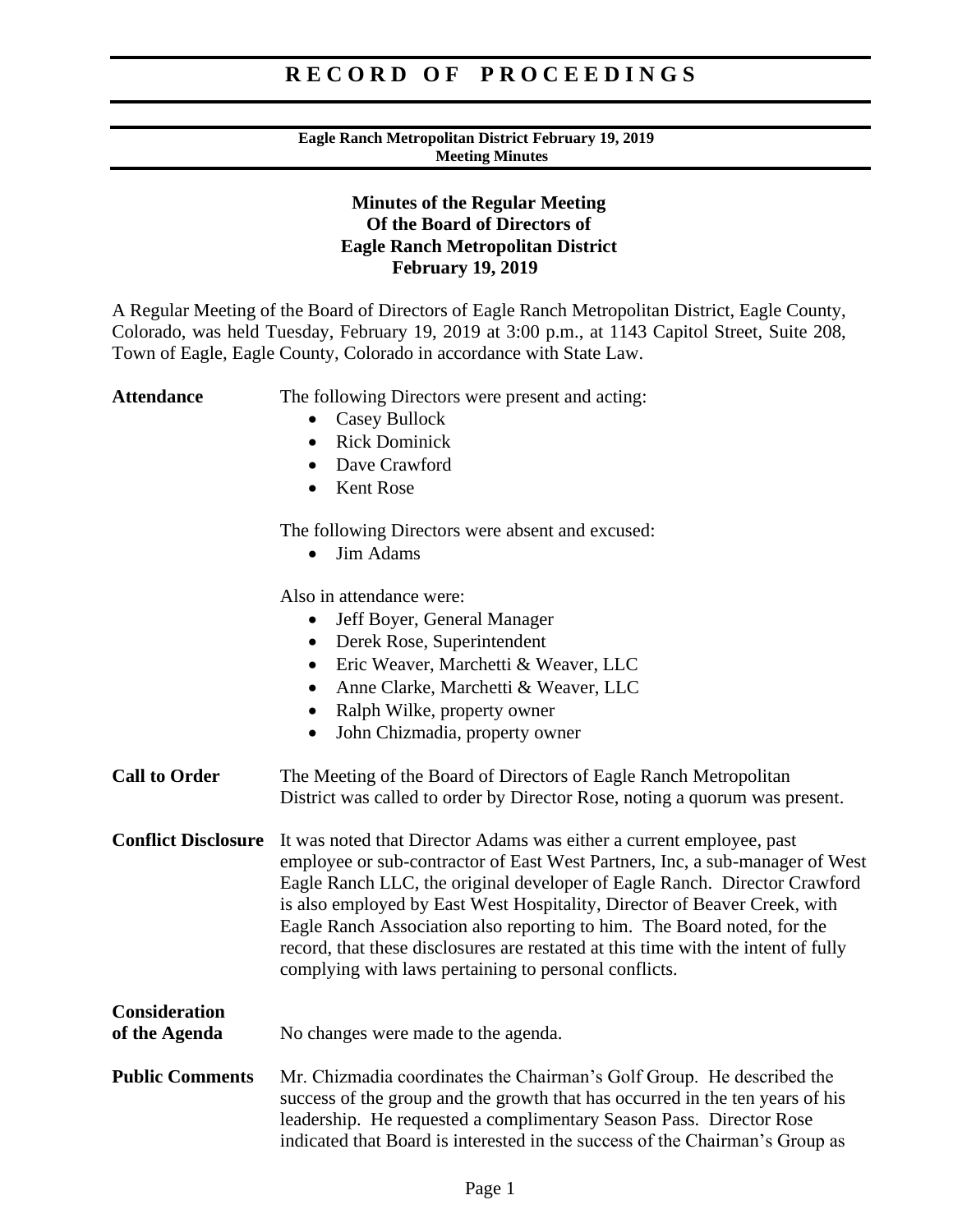### **Eagle Ranch Metropolitan District February 19, 2019 Meeting Minutes**

|                                                       | well as his request, however they won't resolve it immediately. The<br>Directors requested Mr. Boyer to summarize the group program<br>responsibilities and successes as well as the other league and smaller<br>groups using the facility.                                                                                                                                                                                                       |
|-------------------------------------------------------|---------------------------------------------------------------------------------------------------------------------------------------------------------------------------------------------------------------------------------------------------------------------------------------------------------------------------------------------------------------------------------------------------------------------------------------------------|
|                                                       | Mr. Wilke requested information on the depression at hole #18. Mr. Boyer<br>and Mr. Rose described the extensive work that would be required to raise<br>the area with approximately 8' of fill. Due to cost constraints it is not a<br>feasible project at this time.                                                                                                                                                                            |
| <b>Minutes</b>                                        | The Board reviewed the minutes of the October 16, 2018 meeting. After<br>discussion and by motion duly made and seconded it as unanimously                                                                                                                                                                                                                                                                                                        |
|                                                       | <b>RESOLVED</b> to approve the October 16, 2018 meeting minutes as<br>presented.                                                                                                                                                                                                                                                                                                                                                                  |
| <b>24 Hour Posting Notice</b><br>and Meeting Calendar |                                                                                                                                                                                                                                                                                                                                                                                                                                                   |
|                                                       | The Directors reviewed the Posting Notice locations and the proposed meeting<br>schedule for the 2019 regular meetings. By motion duly made and seconded it<br>was unanimously                                                                                                                                                                                                                                                                    |
|                                                       | <b>RESOLVED</b> to approve the posting location resolution and the<br>meeting schedule.                                                                                                                                                                                                                                                                                                                                                           |
| <b>Other Business</b>                                 | Mr. Boyer reported that Sprint has tabled the cell phone tower project for now.                                                                                                                                                                                                                                                                                                                                                                   |
|                                                       | ICMA is the retirement plan sponsor for the golf course employees. Mr.<br>Weaver reported that his office is reviewing proposals from alternative<br>sponsors that provide better service and contribution submittal options.                                                                                                                                                                                                                     |
| <b>Manager Report</b>                                 | Mr. Boyer presented the manager's report. An analysis of the 2018 green fees<br>was included in the report. 2018 Revenues were above 2017 actuals and 2018<br>budget in almost every department. 2018 Expenses were above 2017 actuals,<br>but less than 2018 budget. Several capital projects are already underway,<br>including clubhouse carpet, a new lightning detection system, ice machine<br>replacements, and cart battery replacements. |
|                                                       | A list of course improvement ideas was shared with the Directors for<br>discussion. Director Crawford requested that the list be prioritized. It was<br>suggested that all of the safety items be completed first. Secondly, a focus on<br>improving the course for the average player as well as making it more<br>challenging for an advanced player is desired.                                                                                |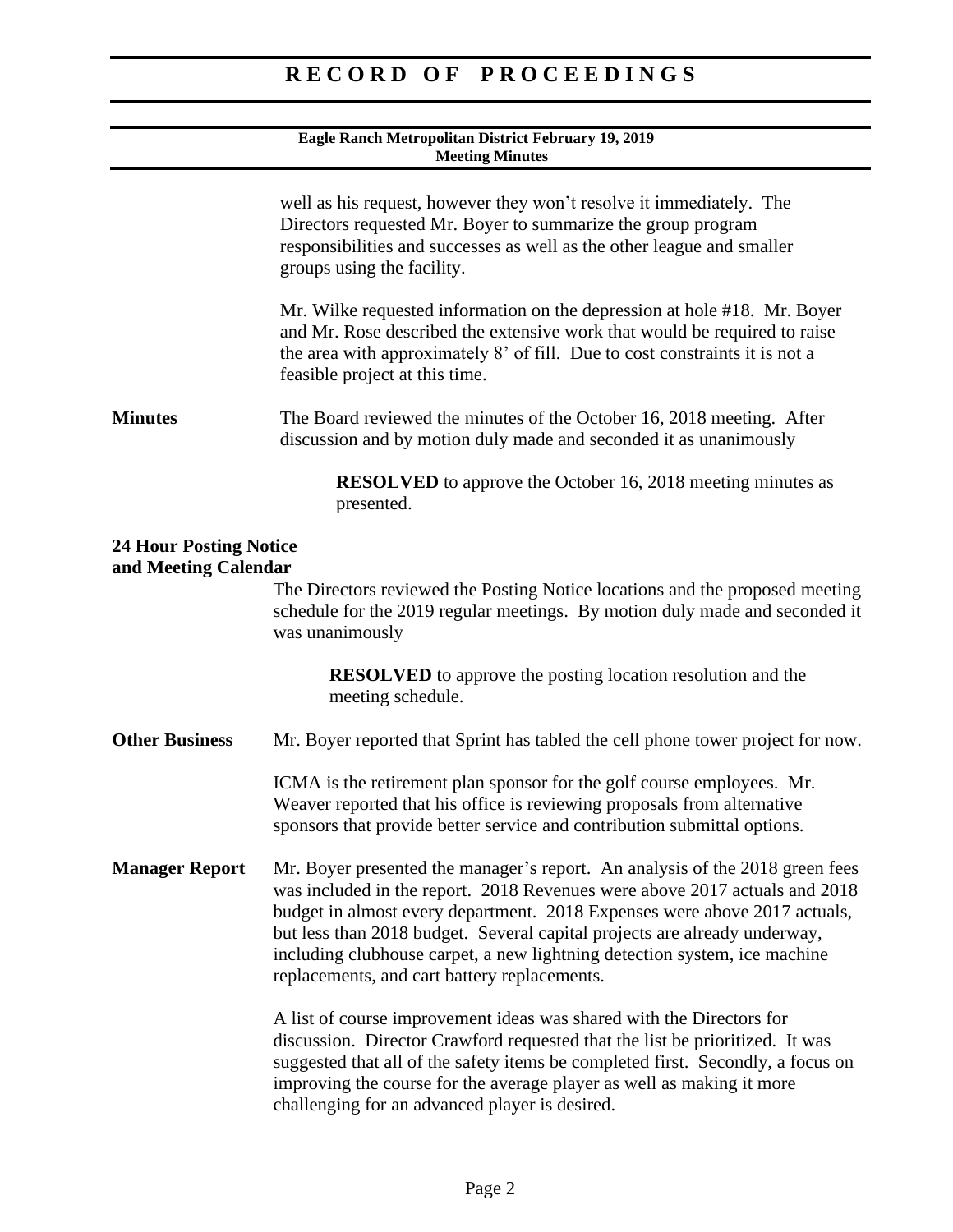### **Eagle Ranch Metropolitan District February 19, 2019 Meeting Minutes**

Director Bullock departed at 3:50 pm.

| <b>Financial Statements</b> |                                                                                                                                                                                                                                                                                              |
|-----------------------------|----------------------------------------------------------------------------------------------------------------------------------------------------------------------------------------------------------------------------------------------------------------------------------------------|
|                             | Mr. Weaver presented the preliminary December 31, 2018 financial<br>statements. The District finished the year favorable to the forecast. The<br>annual audit is about to begin and the final report will be delivered at the<br>May meeting.                                                |
| <b>Accounts Payable</b>     | Upon review and by motion duly made and seconded it was unanimously                                                                                                                                                                                                                          |
|                             | <b>RESOLVED</b> to approve and ratify the accounts payable listing, as<br>presented.                                                                                                                                                                                                         |
| <b>Other Matters</b>        | Mr. Chizmadia's request was discussed again before the end of the<br>meeting. The Directors decided not to approve the pass request, however<br>they directed Mr. Boyer to analyze the program and then do something to<br>recognize Mr. Chizmadia's efforts with the Chairman's Golf Group. |
| Adjournment                 | There being no further business to come before the Board and upon motion<br>duly made and seconded it was unanimously                                                                                                                                                                        |
|                             | <b>RESOLVED</b> to adjourn the meeting of the Eagle Ranch<br>Metropolitan District Board of Directors held February 19, 2019.                                                                                                                                                                |
|                             | Respectfully Submitted,                                                                                                                                                                                                                                                                      |

Anne Clarke Secretary to the Meeting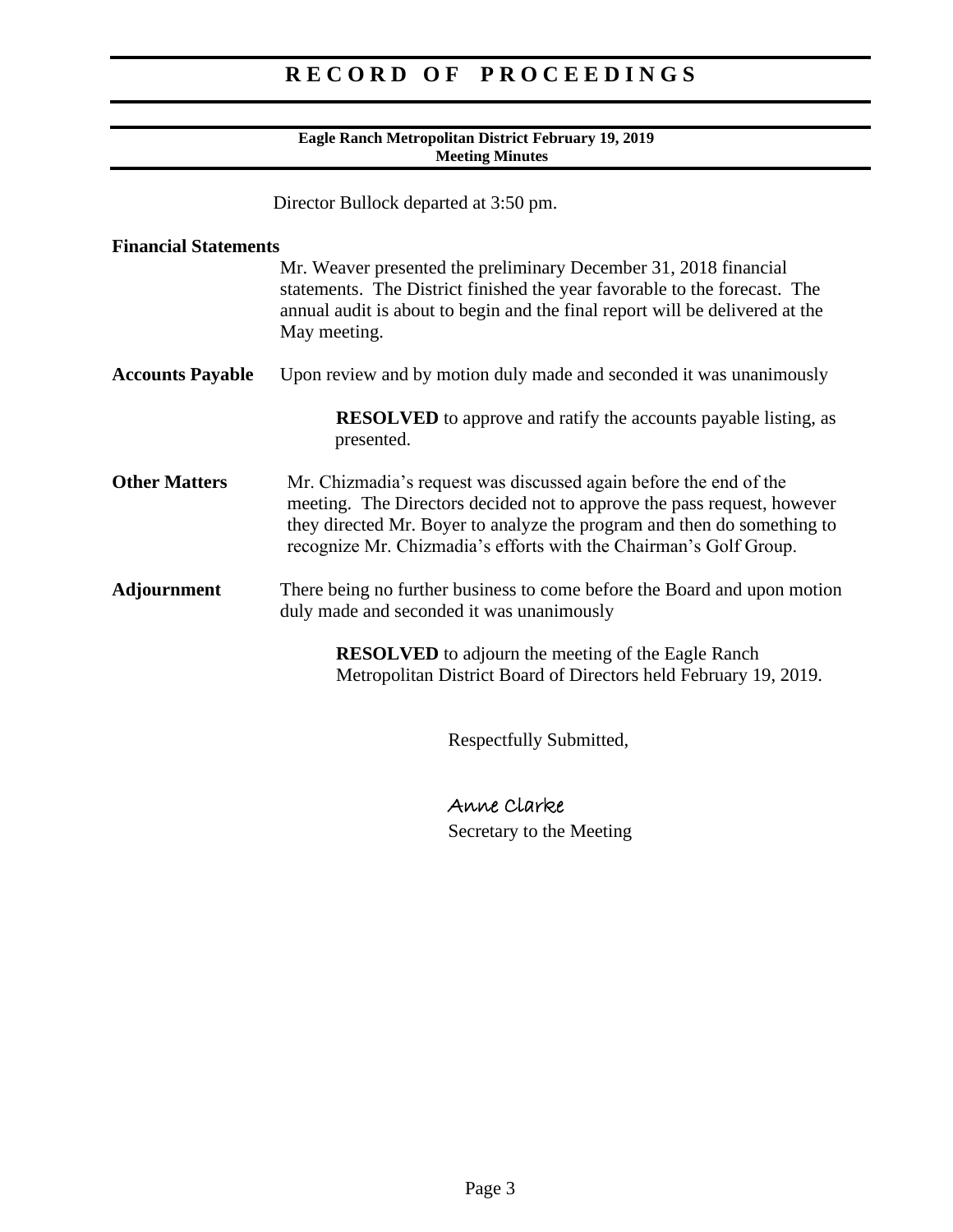### **Eagle Ranch Metropolitan District August 20, 2019 Meeting Minutes**

# **Minutes of the Regular Meeting Of the Board of Directors of Eagle Ranch Metropolitan District August 20, 2019**

A Regular Meeting of the Board of Directors of Eagle Ranch Metropolitan District, Eagle County, Colorado, was held Tuesday, August 20, 2019 at 3:00 p.m., at 1143 Capitol Street, Suite 208, Town of Eagle, Eagle County, Colorado in accordance with State Law.

**Consideration** 

Attendance The following Directors were present and acting:

- Casey Bullock
- Rick Dominick
- Dave Crawford
- Kent Rose

The following Directors were absent and excused:

• Jim Adams

Also in attendance were:

- Jeff Boyer, General Manager
- Derek Rose, Superintendent
- Eric Weaver, Marchetti & Weaver, LLC
- Diane Kovalik, Secretary to the Meeting
- Ralph Wilke, property owner
- John Torse, property owner
- **Call to Order** The Meeting of the Board of Directors of Eagle Ranch Metropolitan District was called to order by Director Rose, noting a quorum was present.
- **Conflict Disclosure** It was noted that Director Adams was either a current employee, past employee or sub-contractor of East West Partners, Inc, a sub-manager of West Eagle Ranch LLC, the original developer of Eagle Ranch. Director Crawford is also employed by East West Hospitality, Director of Beaver Creek, with Eagle Ranch Association also reporting to him. The Board noted, for the record, that these disclosures are restated at this time with the intent of fully complying with laws pertaining to personal conflicts.
- **of the Agenda** No changes were made to the agenda.
- **Public Comments** John Torse presented the Board with a handout outlining his grievance with the horn noise on the new lighting detection system and requested the Board to discontinue the use of the horn. Discussion ensued regarding noise disturbance vs life safety issues on the golf course and the effectiveness of the system. Mr. Boyer stated he would research the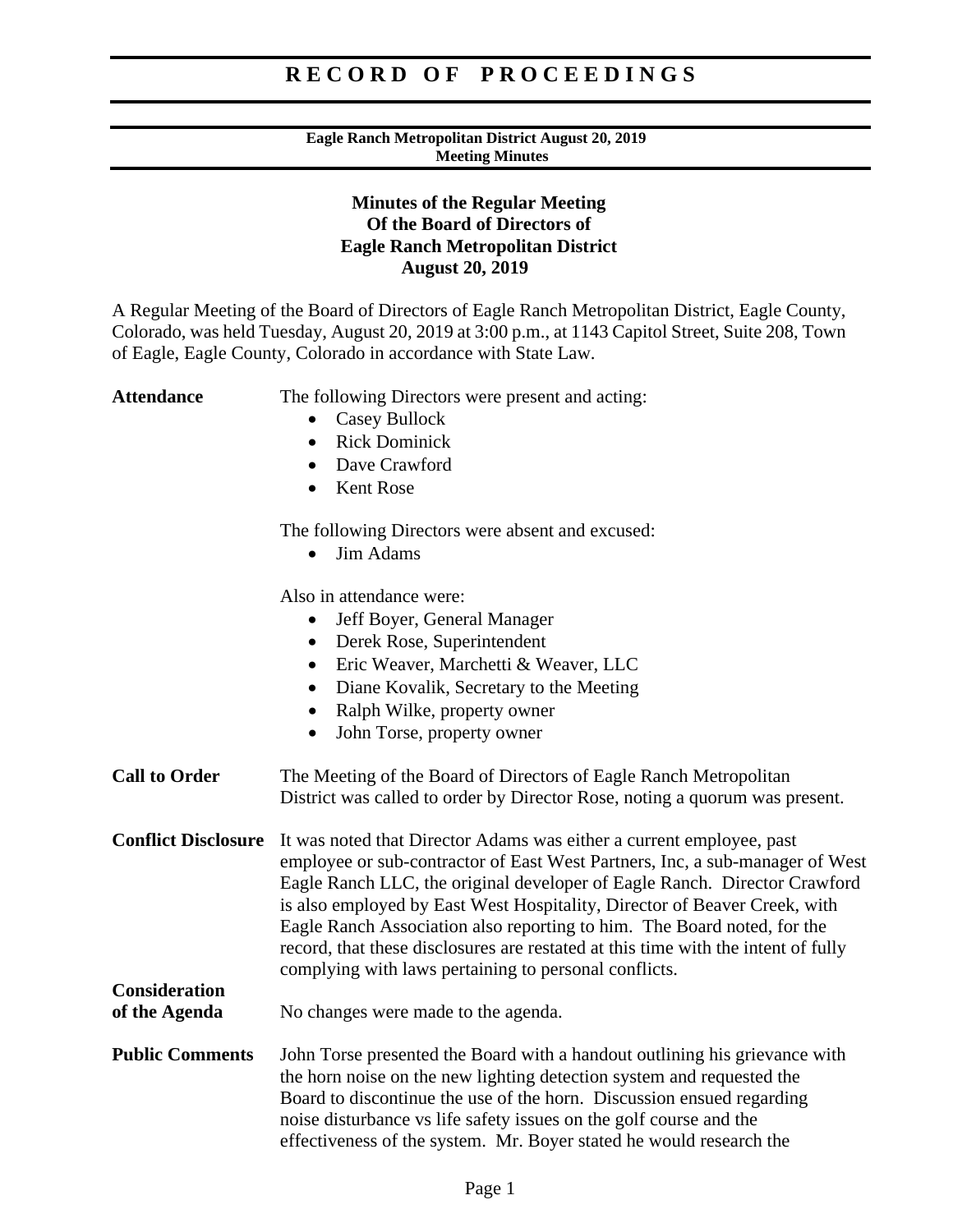### **Eagle Ranch Metropolitan District August 20, 2019 Meeting Minutes**

|                                                                    | systems of other golf courses and if the current noise from the horn can be<br>modified or redirected. Director Crawford thanked Mr. Torse for his<br>concern and suggested the golf course monitor the system over the next<br>several months and gather more data to reevaluate at the next meeting. |
|--------------------------------------------------------------------|--------------------------------------------------------------------------------------------------------------------------------------------------------------------------------------------------------------------------------------------------------------------------------------------------------|
| <b>Minutes</b>                                                     | The Board reviewed the minutes of the February 19, 2019 meeting. By<br>motion duly made and seconded it as unanimously                                                                                                                                                                                 |
|                                                                    | <b>RESOLVED</b> to approve the February 19, 2019 meeting minutes as<br>presented.                                                                                                                                                                                                                      |
| <b>Resolution of Consumer</b>                                      |                                                                                                                                                                                                                                                                                                        |
| Data Privacy                                                       | The District is required to develop a written policy regarding destruction of<br>documents containing personal identity, maintain security procedures and<br>notify consumers of a security breach. By motion duly made and seconded it<br>was unanimously                                             |
|                                                                    | <b>RESOLVED</b> to approve the Resolution Adopting a Consumer Data<br>Privacy Policy.                                                                                                                                                                                                                  |
| <b>Resolution for Online Notice</b><br><b>Of Public Meetings</b>   |                                                                                                                                                                                                                                                                                                        |
|                                                                    | Colorado state statue has been modified to allow Metropolitan Districts to<br>post notice of their meetings on their website 24 hours prior to the meeting.<br>By motion duly made and seconded, it was unanimously                                                                                    |
|                                                                    | <b>RESOLVED</b> to adopt the Resolution Authorizing Online Notice of<br><b>Public Meetings</b>                                                                                                                                                                                                         |
| $E_{\text{max}}1, \ldots, D_{\text{max}}2, \ldots, D_{\text{max}}$ |                                                                                                                                                                                                                                                                                                        |

## **Employee Retirement Plan**

Mr. Weaver presented the Board with an analysis between ICMA and Mass Mutual Retirement Plans. The District is currently enrolled with ICMA and concluded the District saves money by not paying into Social Security and ICMA has a better pricing structure than Mass Mutual. Mr. Weaver suggested the Board consider implementing a retirement matching program for yearround employees as an additional employee benefit. Upon motion duly made and seconded, with Director Rose abstaining from the vote, it was unanimously

**RESOLVED** to authorize Mr. Weaver to collect the necessary documentation to adopt a matching retirement plan for the 2020 budget.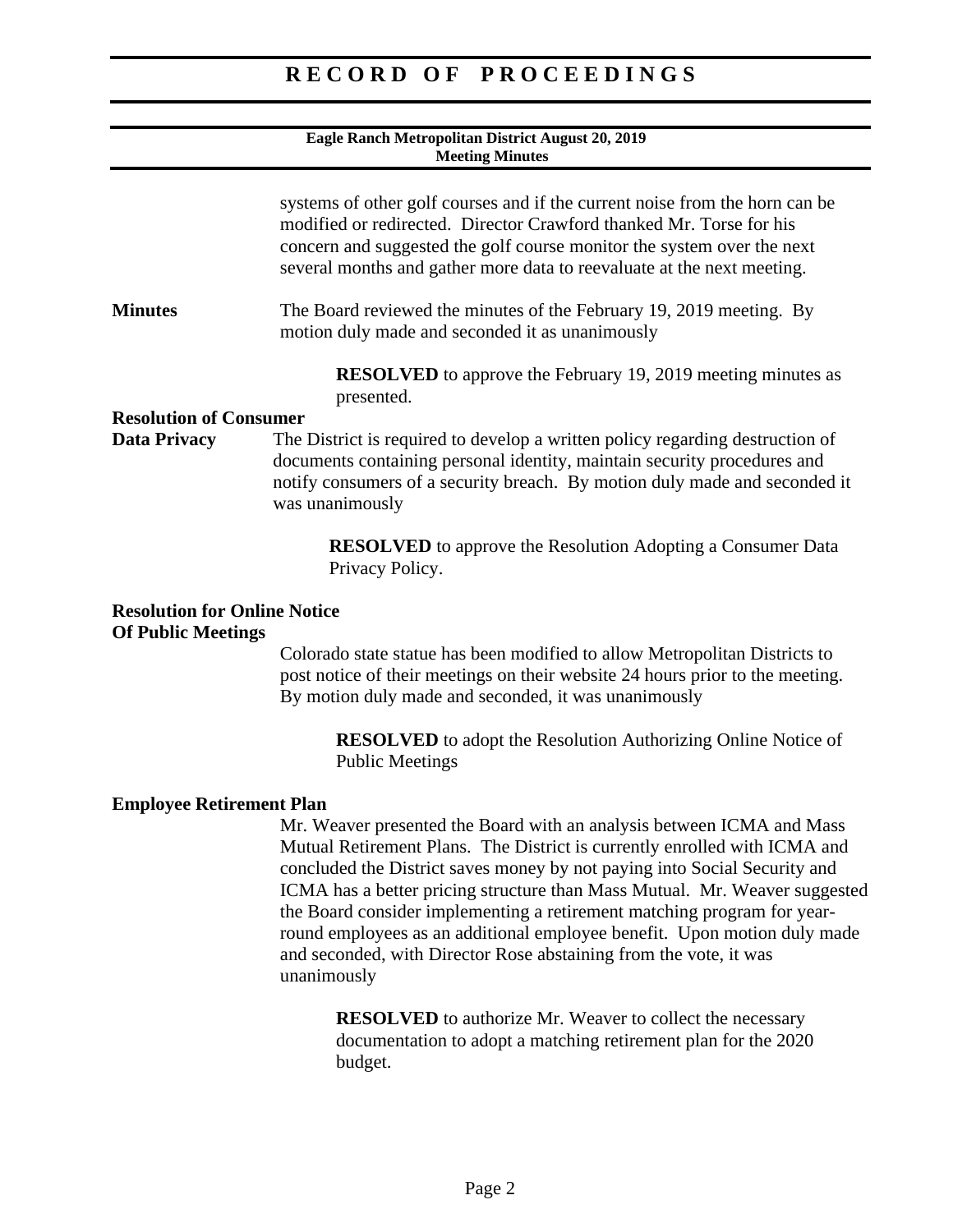| Eagle Ranch Metropolitan District August 20, 2019<br><b>Meeting Minutes</b> |                                                                                                                                                                                                                                                                                                                                                                                            |  |
|-----------------------------------------------------------------------------|--------------------------------------------------------------------------------------------------------------------------------------------------------------------------------------------------------------------------------------------------------------------------------------------------------------------------------------------------------------------------------------------|--|
| <b>Audit</b>                                                                | Mr. Weaver presented the 2018 audit report, noting that the District had<br>again received an unqualified or "clean" opinion. Upon a motion duly made<br>and seconded it was unanimously                                                                                                                                                                                                   |  |
|                                                                             | <b>RESOLVED</b> to accept the 2018 audit report                                                                                                                                                                                                                                                                                                                                            |  |
| <b>Manager Report</b>                                                       | Mr. Boyer presented the manager's report. An analysis of the 2019 rounds,<br>pass revenue and greens fees as of July 31 were down compared to budget and<br>2018 actual. Mr. Boyer expressed the later course opening this year and early<br>season inclement weather could be factors. 2019 expenses were below budget<br>and last year's actual.                                         |  |
|                                                                             | A homeowner requested permission to remove several trees on his property<br>near the 1 <sup>st</sup> fairway and recommended to plant new trees in a slightly different<br>location on his lot corner. After discussion the Board did not object to the tree<br>removal and suggested Mr. Boyer work with the homeowner, his neighbors<br>and the DRB to implement a new landscaping plan. |  |
| <b>Financial Statements</b>                                                 |                                                                                                                                                                                                                                                                                                                                                                                            |  |
|                                                                             | Mr. Weaver presented the July 31, 2019 financial statements. The District<br>is very close to this year's budget with G&A expenses under budget. The<br>county preliminary assessed valuations will be available at the end of<br>August and the 2020 budget will be presented at the next meeting.                                                                                        |  |
| <b>Accounts Payable</b>                                                     | Upon review and by motion duly made and seconded it was unanimously                                                                                                                                                                                                                                                                                                                        |  |
|                                                                             | <b>RESOLVED</b> to approve and ratify the accounts payable listing, as<br>presented.                                                                                                                                                                                                                                                                                                       |  |
| <b>Next Meeting</b>                                                         | The District's next meeting is scheduled for Tuesday, October 15, 2019.<br>Director Crawford pointed out the date falls in the middle of the Eagle<br>school system's fall break. Mr. Weaver suggested to move the date and<br>would contact the Board with alternatives.                                                                                                                  |  |
| Adjournment                                                                 | There being no further business to come before the Board and upon motion<br>duly made and seconded it was unanimously                                                                                                                                                                                                                                                                      |  |
|                                                                             | <b>RESOLVED</b> to adjourn the meeting of the Eagle Ranch<br>Metropolitan District Board of Directors held August 20, 2019.                                                                                                                                                                                                                                                                |  |
|                                                                             | Respectfully Submitted,<br>Díane Kovalík                                                                                                                                                                                                                                                                                                                                                   |  |

Secretary to the Meeting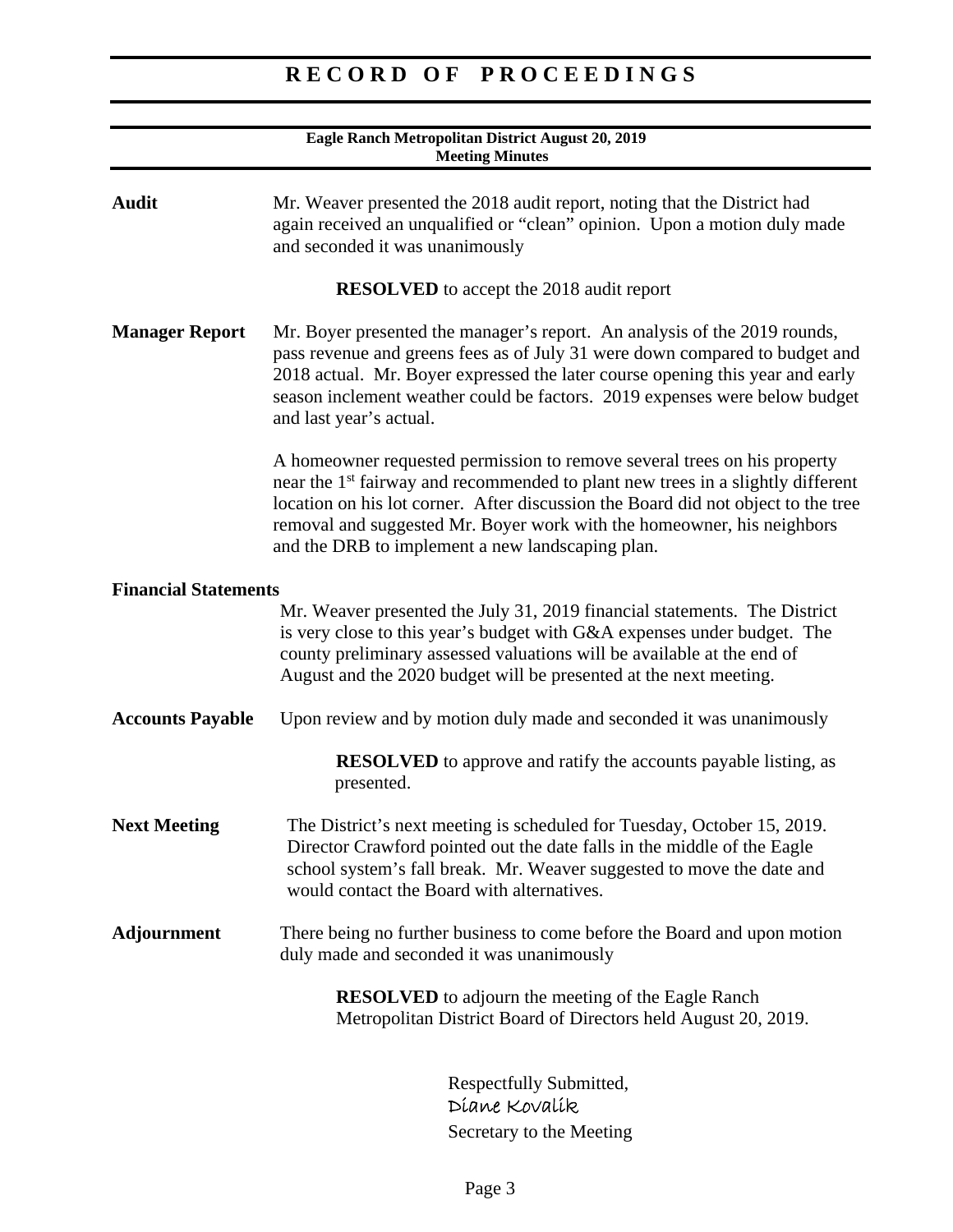### **Eagle Ranch Metropolitan District October 29, 2019 Meeting Minutes**

# **Minutes of the Regular Meeting Of the Board of Directors of Eagle Ranch Metropolitan District October 29, 2019**

A Regular Meeting of the Board of Directors of Eagle Ranch Metropolitan District, Eagle County, Colorado, was held Tuesday, October 29, 2019 at 3:00 p.m., at 1143 Capitol Street, Suite 208, Town of Eagle, Eagle County, Colorado in accordance with State Law.

| <b>Attendance</b>                     | The following Directors were present and acting:<br>Jim Adams<br><b>Casey Bullock</b><br><b>Rick Dominick</b><br>$\bullet$<br>Dave Crawford<br><b>Kent Rose</b><br>$\bullet$                                                                                                                                                                                                                                                                                                                                                            |
|---------------------------------------|-----------------------------------------------------------------------------------------------------------------------------------------------------------------------------------------------------------------------------------------------------------------------------------------------------------------------------------------------------------------------------------------------------------------------------------------------------------------------------------------------------------------------------------------|
|                                       | Also in attendance were:<br>Jeff Boyer, Golf Course General Manager<br>Derek Rose, Golf Course Superintendent<br>$\bullet$<br>Eric Weaver, Marchetti & Weaver, LLC<br>$\bullet$<br>Diane Kovalik, Marchetti & Weaver, LLC<br>$\bullet$                                                                                                                                                                                                                                                                                                  |
| <b>Call to Order</b>                  | The Meeting of the Board of Directors of Eagle Ranch Metropolitan<br>District was called to order by Director Rose, noting a quorum was present.                                                                                                                                                                                                                                                                                                                                                                                        |
| <b>Conflict Disclosure</b>            | It was noted that Director Adams was either a current employee, past<br>employee or sub-contractor of East West Partners, Inc, a sub-manager of West<br>Eagle Ranch LLC, the original developer of Eagle Ranch. Director Crawford<br>is also employed by East West Hospitality, Director of Beaver Creek, with<br>Eagle Ranch Association also reporting to him. The Board noted, for the<br>record, that these disclosures are restated at this time with the intent of fully<br>complying with laws pertaining to personal conflicts. |
| <b>Consideration</b><br>of the Agenda | No changes were made to the agenda.                                                                                                                                                                                                                                                                                                                                                                                                                                                                                                     |
| <b>Public Comments</b>                | There were no comments from the public.                                                                                                                                                                                                                                                                                                                                                                                                                                                                                                 |
| <b>Minutes</b>                        | The Board reviewed the minutes of the August 20, 2019 meeting. By<br>motion duly made and seconded it as unanimously                                                                                                                                                                                                                                                                                                                                                                                                                    |
|                                       | <b>RESOLVED</b> to approve the August 20, 2019 meeting minutes as<br>presented.                                                                                                                                                                                                                                                                                                                                                                                                                                                         |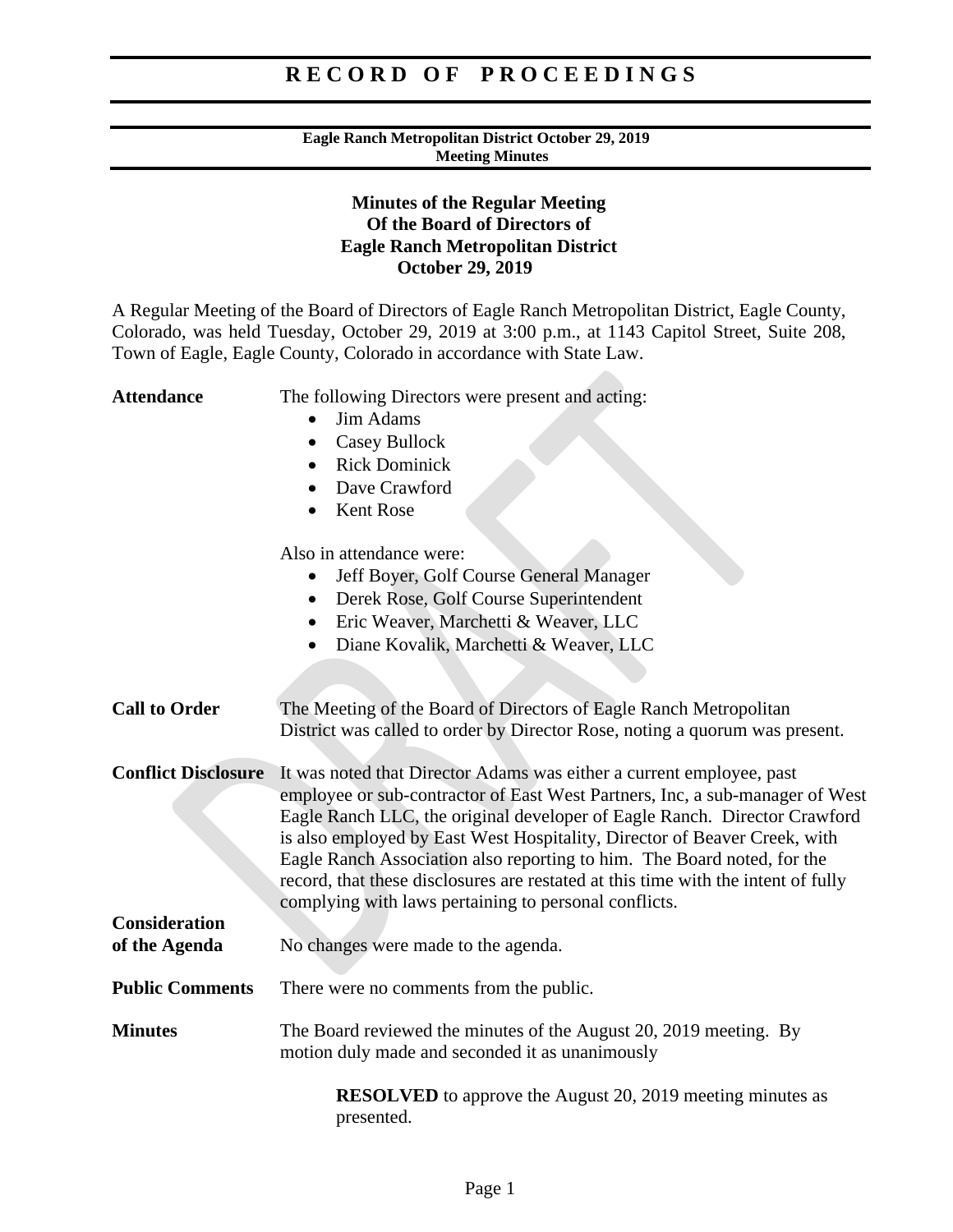### **Eagle Ranch Metropolitan District October 29, 2019 Meeting Minutes**

### **Employee Retirement Plan**

Mr. Weaver presented an addendum to the current ICMA retirement plan to enhance the ability for full-time year-round employees the option to contribute additional amounts into the 457 plan by having the Employer contributing 50% of such amounts, up to a 3% cap of earnings for the plan year. Employee contributions would vest 100% immediately and Employer match would vest over a 6 year vesting period. Mr. Weaver also presented a new fee structure for the current plan which will reduce costs. The Directors discussed the merits of plan addendum and favorable fee structure. Upon motion duly made and seconded it was unanimously

> **RESOLVED** to adopt the ICMA Plan addendum and revised fee structure.

**GPS Evaluation** Mr. Boyer reported the current GPS system contract with Visage had expired and he evaluated three systems; Visage, To the Green and TagMarshal for 4 year lease terms. To the Green and TagMarshal offered the standard GPS package at \$13,767 and \$19,258 per year respectively and Visage offered additional cart control and F& B options at \$26,280 per year. The Board discussed the merits of all three systems. Upon motion duly made and seconded it was unanimously

> **RESOLVED** to approve a 4-year contract with To the Green GPS systems, subject to level review.

## **Election Resolution**

The terms of office for Directors Rose and Casey expire next year and a 2020 Election Resolution was presented in the Board packet. Self-nomination forms will be available beginning January 1 and notice of the election will be published in the newspaper. Upon motion duly made and seconded it was unanimously

> **RESOLVED** to adopt the Resolution Calling for the 2020 Election and Designation of Election Official and further

Director Rose stated that he was not sure if he would be running for another term and would like to have another Board member take over as President of the Board. After discussion and upon motion duly made and seconded it was unanimously

> **RESOLVED** to elect Director Crawford as President of the Board and Director Rose as VP and Assistant Sec/Treasurer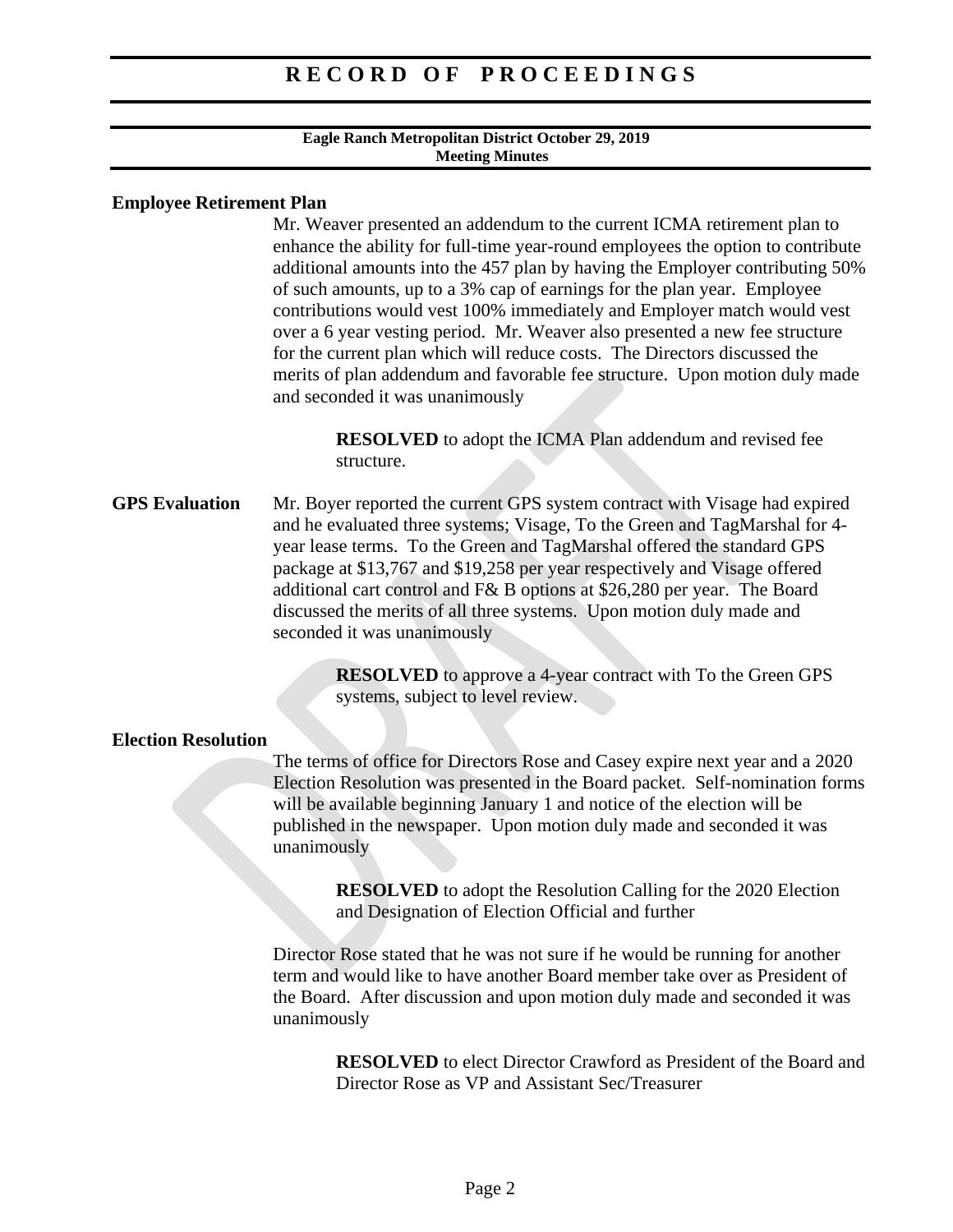|                            | Eagle Ranch Metropolitan District October 29, 2019<br><b>Meeting Minutes</b>                                                                                                                                                                                                                                                                                                                                                                                                                                                                                                                                                 |
|----------------------------|------------------------------------------------------------------------------------------------------------------------------------------------------------------------------------------------------------------------------------------------------------------------------------------------------------------------------------------------------------------------------------------------------------------------------------------------------------------------------------------------------------------------------------------------------------------------------------------------------------------------------|
| <b>Meeting Calendar</b>    |                                                                                                                                                                                                                                                                                                                                                                                                                                                                                                                                                                                                                              |
|                            | The Board reviewed the preliminary 2020 meeting calendar presented in the<br>Board packet noting the next meeting is scheduled for February 4, 2020.                                                                                                                                                                                                                                                                                                                                                                                                                                                                         |
| <b>Other Business</b>      | Director Crawford inquired about the effectiveness of the lighting detection<br>system. Mr. Boyer reported the system was functioning well with<br>satisfactory results. After discussion, the Board concurred and suggested<br>Mr. Boyer contact John Torse, a homeowner who attended the last meeting,<br>and report the Board's evaluation of the system.                                                                                                                                                                                                                                                                 |
| <b>Manager Report</b>      | Mr. Boyer reviewed the Manger's report included in the Board packet and<br>noted that revenues were down thru September 30 <sup>th</sup> due to a 3 week late<br>opening this year. Revenue for October so far seems to be on pace with last<br>year. The Golf Course is under budget with expenses thru September 30 and<br>will implement a new POS software system at the end of October.                                                                                                                                                                                                                                 |
|                            | Mr. Boyer reviewed the capital expenditure needs for the 2020 budget and<br>noted the cart path overlay is a substantial part of the budget, with a quote of<br>approximately \$350,000. Mr. Weaver suggested contacting Borne Consulting<br>to review the project again as staff feels that a full overlay may not be<br>necessary at this time. After discussion, the Board directed Mr. Boyer to work<br>with Borne Consulting and if a less expensive solution is found to delay the<br>need for a full overlay to adjust the budget downward to the lower estimated<br>amount.                                          |
|                            | Mr. Boyer suggested the Golf Course consider the purchase a golf simulator to<br>attract winter revenue. Director Crawford commented based on his experience<br>at other courses in the Valley, the upfront costs would net long term benefits to<br>the Eagle Ranch course. Director Adams recommended Mr. Boyer gather<br>additional information and prepare a more detailed analysis for the project but<br>suggested keeping a \$20,000 place holder in the 2020 budget.                                                                                                                                                 |
|                            | Director Crawford left the meeting at 4:15pm                                                                                                                                                                                                                                                                                                                                                                                                                                                                                                                                                                                 |
| <b>2020 Budget Hearing</b> | Mr. Weaver stated due to the increased assessed valuations from the<br>county, he is recommending that the District lower the mill levy to 35.000<br>mills to cover operating and debt service expenses. Mr. Weaver reviewed<br>the projected revenues and expenses for each of the funds, noting that<br>retaining and attracting seasonal labor at the golf continues to be a struggle<br>due to the labor shortage in the valley. After discussion, the Board directed<br>Mr. Boyer and Mr. Rose to include additional hourly wage increases for<br>these positions in the budget. Mr. Weaver stated that the meeting had |